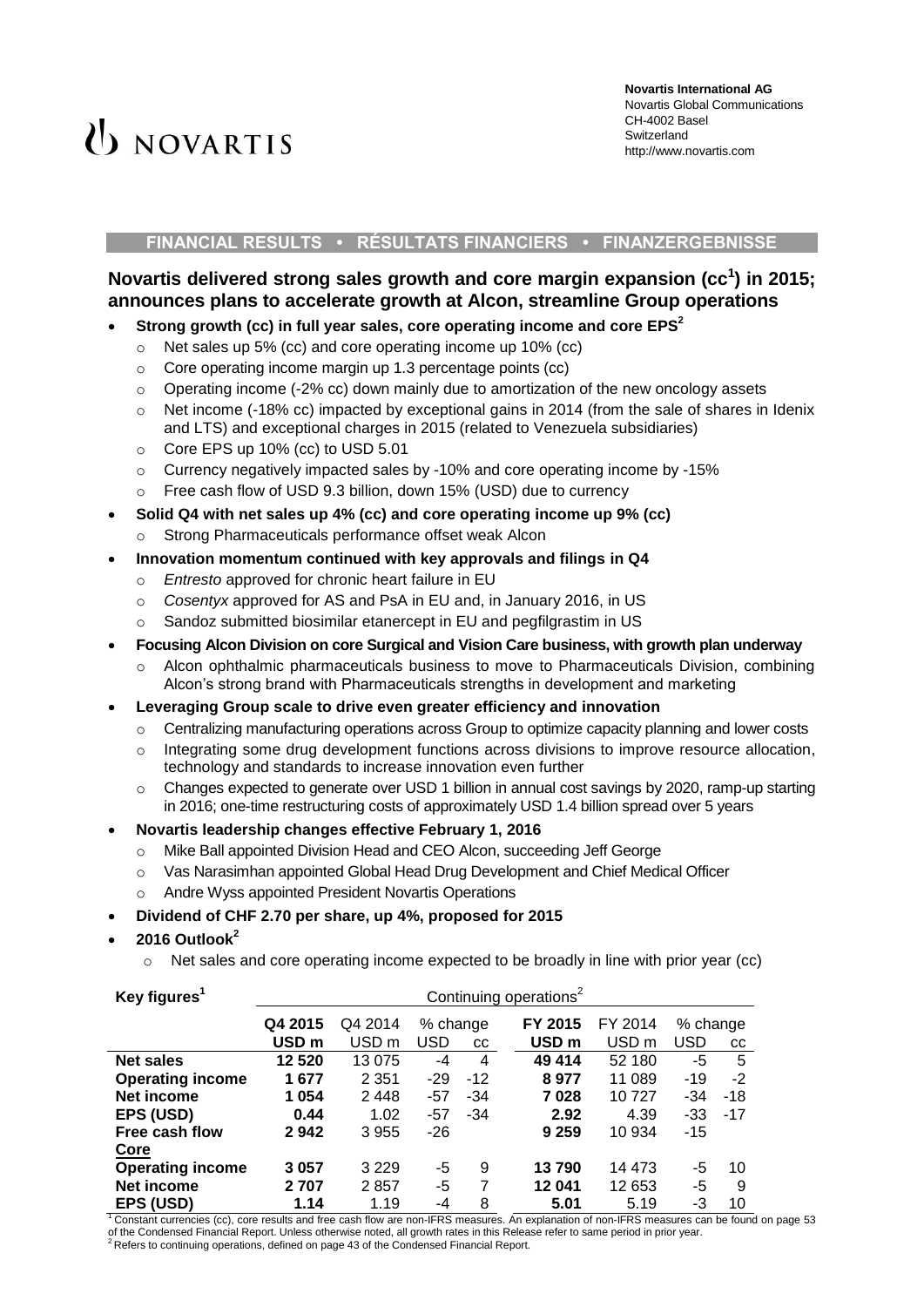**Basel, January 27, 2016 —** Commenting on the results, Joseph Jimenez, CEO of Novartis, said: *"In 2015, we completed our portfolio transformation, delivered solid financial results and improved core margin despite a very strong currency impact. With the plan we announced today, we intend to return the Alcon business to growth and strengthen our leading competitive position. Across the Group we will further focus our divisions, create even greater innovation by integrating drug development, and lower our costs by centralizing our manufacturing across divisions. This will position the company well for the future."*

Commenting on the leadership changes, Mr. Jimenez said:

*"I want to welcome Mike Ball as Division Head and CEO of Alcon. His expertise in ophthalmology, as well as medical devices, will be instrumental in accelerating innovation and growth at Alcon. I also want to thank Jeff George for his contributions to Alcon and Sandoz over the past ten years. In addition, I want to congratulate Vas Narasimhan on his expanded role as the first Global Head of Drug Development and Chief Medical Officer at Novartis and Andre Wyss on his expanded responsibilities managing global Technical Operations."*

# **TAKING OUR STRATEGY FORWARD IN 2016**

2015 was a transformational year for Novartis. We focused our company on three leading divisions with innovation power and global scale, divested sub-scale divisions and operationalized Novartis Business Services to manage our resources more effectively. We also achieved major innovation milestones, with the approval and launch of *Entresto* and *Cosentyx*, and the first US biosimilar approved under the new BPCIA pathway.

Today we are announcing further steps to build on our strategy:

#### **Focusing our divisions, integrating businesses that share therapeutic areas to better leverage development and marketing capabilities**

We are focusing the Alcon Division on its core Surgical and Vision Care business. Within this business, we have identified key actions to accelerate growth in 2016 and beyond. These include:

- Optimizing IOL innovation and commercial execution
- Prioritizing and investing in promising pipeline opportunities
- Ensuring best-in-class service, training and education for eye care professionals
- Improving sales force effectiveness
- Investing in DTC behind key brands

We are strengthening our ophthalmic medicines business by transferring Alcon's pharmaceutical products (sales of USD 3.8 billion in 2015) to the Pharmaceuticals Division, creating the world leading ophthalmology business with approximately USD 6 billion in sales. This will simplify our ophthalmic medicines business, leverage Alcon's strong brand with Pharmaceuticals development and marketing capabilities, and help us accelerate innovation and growth in eye care.

At the same time, we are shifting selected mature, non-promoted pharmaceutical products (totaling approximately USD 0.9 billion in 2015 sales) into Sandoz, which has proven experience in managing mature products successfully.

## **Leveraging Group scale to further improve efficiency**

We will drive greater efficiency by centralizing our manufacturing operations across divisions within a single technical operations unit. The new unit is expected to optimize capacity planning and lower costs through simplification, standardization and external spend optimization. Centralization is also expected to improve our ability to develop next-generation technologies, implement continuous manufacturing and share best practices across divisions.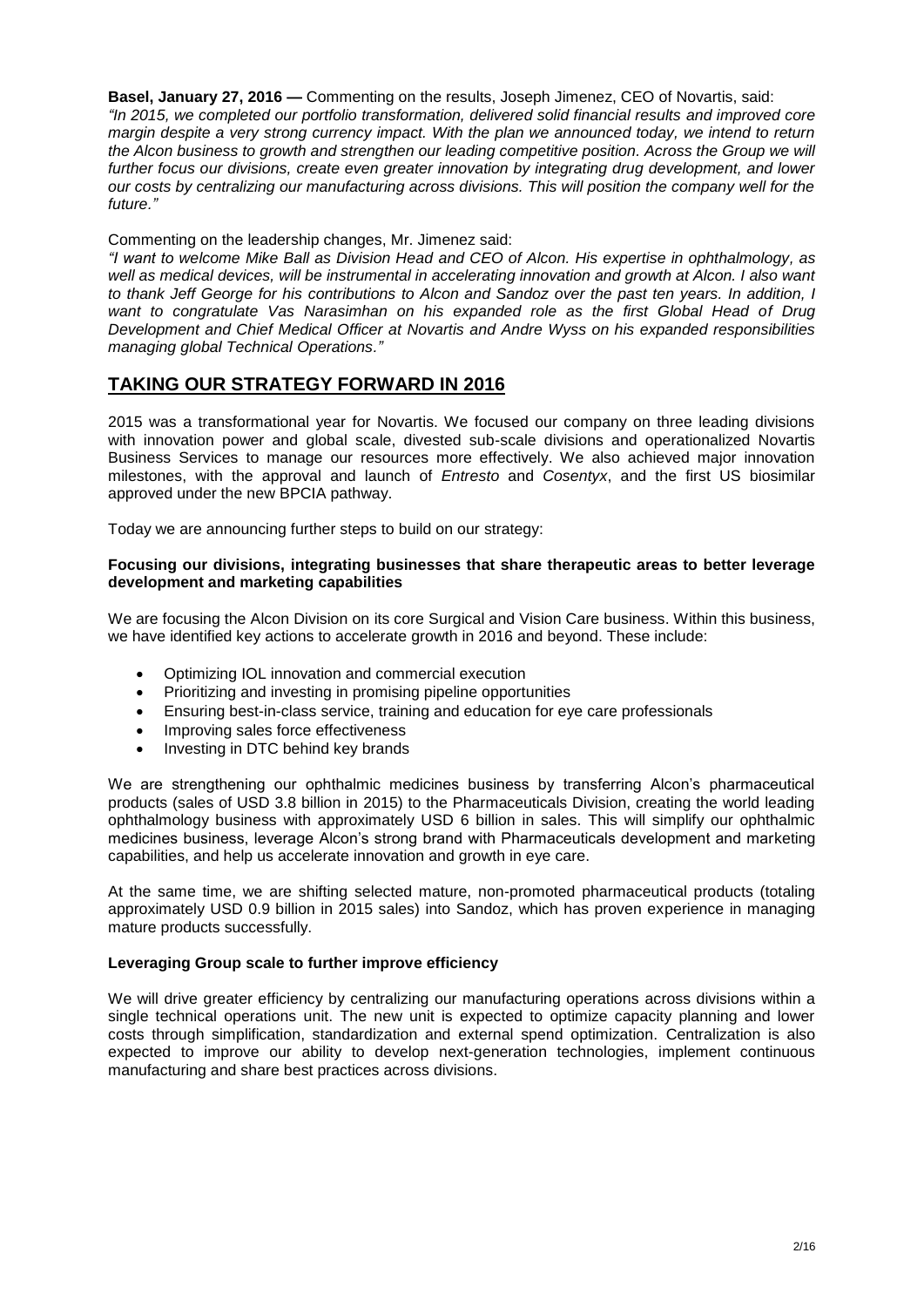#### **Integrating some drug development functions across divisions to create even greater innovation**

At Novartis, we remain committed to science and innovation in growing areas of healthcare where we can lead. To increase innovation even further, we are increasing Group-wide coordination of drug development. We are establishing a single Global Head of Drug Development to improve resource allocation, technology and standards across divisions. We are also integrating certain common functions, such as the Chief Medical Office, which will cover medical policy, safety and pharmacovigilance policy for the Group.

#### **Expected savings**

These changes are a natural extension of our strategy, and are expected to increase innovation while improving the efficiency of our organization. We expect these changes to generate over USD 1.0 billion in annual cost savings from 2020, with the ramp-up starting in 2016. Associated with these changes we expect one-time restructuring costs of approximately USD 1.4 billion spread over five years. Net savings will be used to fund innovation and improve our profit margins.

#### **Novartis leadership changes**

## **Mike Ball, Division Head and CEO Alcon**

Mike Ball has been appointed Division Head and CEO Alcon, effective February 1, 2016. Mr. Ball will be a member of the Executive Committee of Novartis (ECN). He joins Novartis from Hospira, where he was CEO from 2011 until recently. Prior to Hospira, he spent five years as President of Allergan, where he held a series of leadership positions over 16 years with the company. Mr. Ball succeeds Jeff George, who has decided to leave Novartis.

#### **Vas Narasimhan, Global Head Drug Development and Chief Medical Officer**

Dr. Vas Narasimhan has been appointed Global Head Drug Development and Chief Medical Officer, a new position in the ECN. In this position, Dr. Narasimhan will have functional oversight for drug development for General Medicines, Ophthalmology Pharmaceuticals, Oncology and Biosimilars and will create a stronger collaboration across these units.

## **Andre Wyss, President Novartis Operations**

Andre Wyss, already a member of the ECN, Head Novartis Business Services (NBS) and Country President for Switzerland, has been appointed President, Novartis Operations. In his new role, he will assume responsibility for the integrated Technical Operations organization as well as for Global Public & Government Affairs, in addition to his current responsibilities.

# **2015 GROUP REVIEW**

Novartis laid out five priorities for 2015: deliver strong financial results; strengthen innovation; complete the portfolio transformation; capture cross-divisional synergies; and build a high-performing organization. We made progress in each of these areas in the fourth quarter and full year.

# **Financial results**

Following the announcement of our portfolio transformation transactions on April 22, 2014, Novartis reported the Group's financial results for the current and prior years as "continuing operations" and "discontinued operations." See page 43 of the Condensed Financial Report for full explanation.

The commentary below focuses on continuing operations, which include the businesses of Pharmaceuticals, Alcon and Sandoz and Corporate activities. Starting on March 2, 2015, the date of the completion of the GSK transactions, continuing operations also include the results from the new oncology assets acquired from GSK and the 36.5% interest in the GSK consumer healthcare joint venture (the latter reported as part of income from associated companies). We also provide detail on discontinued operations and total Group performance on pages 5 and 7.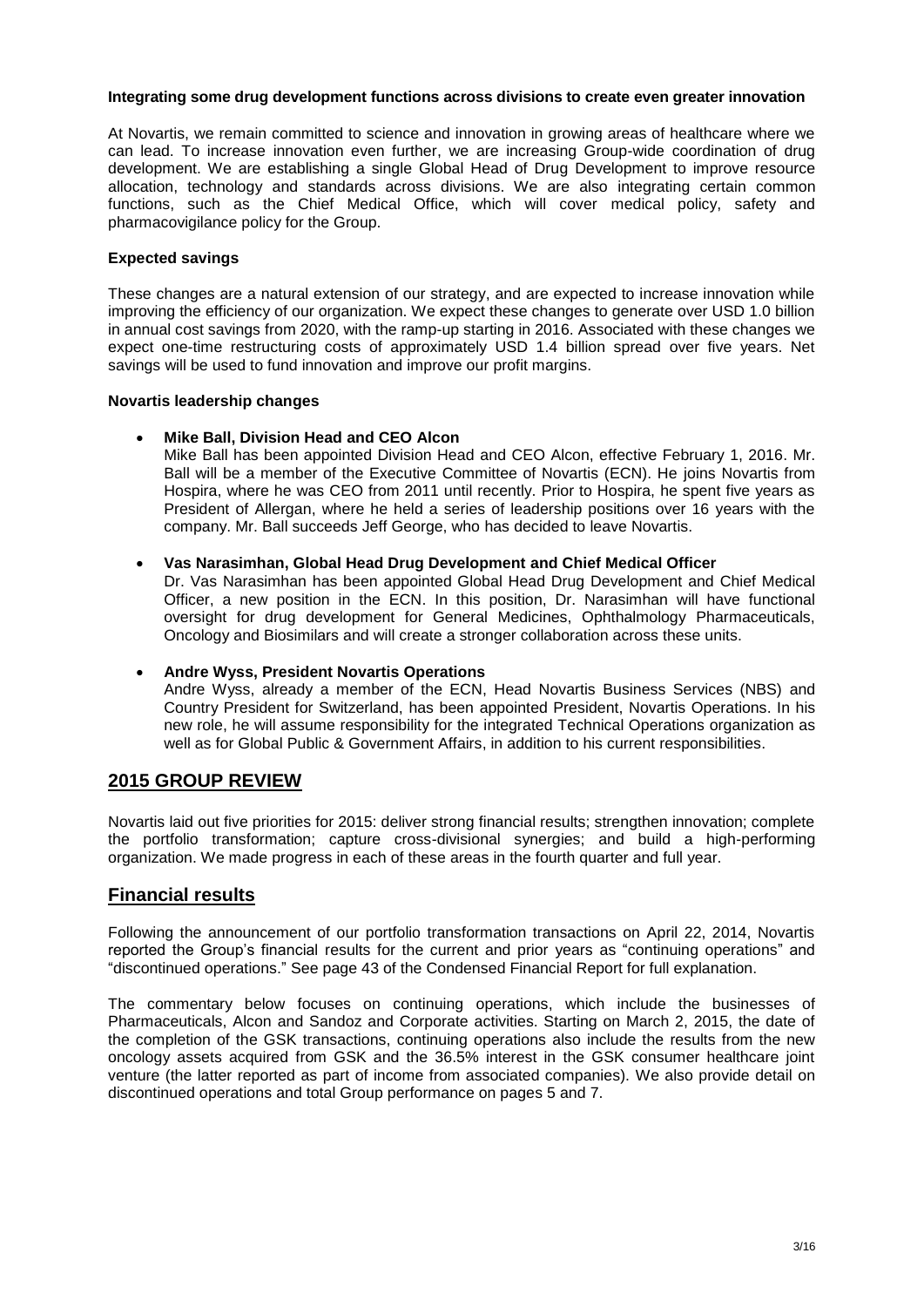#### **Fourth quarter**

#### **Continuing operations**

Net sales were USD 12.5 billion (-4%, +4% cc). Growth Products<sup>1</sup> contributed USD 4.3 billion or 35% of net sales, up 16% (USD) over the prior-year quarter.

Operating income was USD 1.7 billion (-29%, -12% cc), mainly due to the decline in Alcon and legal settlement provisions. The adjustments made to operating income to arrive at core operating income amounted to USD 1.4 billion (2014: USD 0.9 billion), mainly on account of the amortization of the new oncology assets in Pharmaceuticals.

Core operating income was USD 3.1 billion (-5%, +9% cc). Core operating income margin in constant currencies increased 1.1 percentage points, mainly due to strong Pharmaceuticals performance. Currency had a negative impact of 1.4 percentage points, resulting in a net decrease of 0.3 percentage points in US dollar terms to 24.4% of net sales.

Net income was USD 1.1 billion (-57%, -34% cc), impacted by a prior-year exceptional pre-tax gain of USD 0.4 billion from the sale of our shares in LTS Lohmann Therapie-Systeme AG, as well as exceptional charges of USD 0.3 billion related to our Venezuela subsidiaries in the 2015 quarter.

EPS was USD 0.44 (-57%, -34% cc), in line with net income.

Core net income was USD 2.7 billion (-5%, +7% cc), broadly in line with core operating income.

Core EPS was USD 1.14 (-4%, +8% cc), broadly in line with core net income.

The free cash flow in the fourth quarter was USD 2.9 billion (-26%), a decrease of USD 1.0 billion compared to the prior-year period, primarily due to the negative currency impact on operations, lower hedging gains and higher investments in intangible assets (mainly for the remaining ofatumumab rights).

**Pharmaceuticals** net sales reached USD 7.9 billion (0%, +9% cc), with volume growth of 14 percentage points, including the new oncology assets acquired from GSK (sales of USD 0.6 billion in Q4). Generic competition had a negative impact of 5 percentage points, largely for *Exelon Patch*, *Diovan* monotherapy and *Vivelle-Dot* in the US. Pricing impact was negligible. Growth Products – which include *Gilenya*, *Tasigna*, *Tafinlar + Mekinist, Jakavi*, *Promacta/Revolade* and *Cosentyx* – generated USD 3.7 billion or 47% of division net sales. These products grew 34% (cc) over the same period last year.

Operating income was USD 1.5 billion (-9%, +9% cc). Core operating income was USD 2.1 billion (+6%, +23% cc). Core operating income margin in constant currencies increased by 3.3 percentage points; currency had a negative impact of 1.7 percentage points, resulting in a net increase of 1.6 percentage points to 26.8% of net sales.

**Alcon** net sales were USD 2.3 billion (-13%, -6% cc) in the fourth quarter. Surgical sales (-5% cc) declined, driven by competitive pressure on intraocular lenses (IOLs) and a slowdown in equipment purchases, partially offset by continued strong cataract consumables sales. Ophthalmic Pharmaceuticals sales (-5% cc) declined, driven by increased generic competition in the US, primarily to *Patanol* and Infection/Inflammation products, partially offset by double-digit growth in Glaucoma fixed-dose combination products and solid *Systane* sales in Dry Eye. Vision Care sales (-8% cc) were impacted by weaker *AirOptix* contact lens sales in the US and the continued decline in contact lens care, partially offset by continued strong performance of *Dailies Total1*.

Operating income (-64%, -36% cc) was USD 132 million. Core operating income was USD 670 million (-25%, -13% cc), primarily impacted by declining sales and higher spending in R&D, particularly for RTH258 in wet age-related macular degeneration (AMD). Core operating income margin in constant currencies decreased by 2.6 percentage points; currency had a negative impact of 2.0 percentage points, resulting in a net decrease of 4.6 percentage points to 28.5% of net sales.

 1 "Growth Products" are an indicator of the rejuvenation of the portfolio, and comprise products launched in a key market (EU, US, Japan) in 2010 or later, or products with exclusivity in key markets until at least 2019 (except Sandoz, which includes only products launched in the last 24 months). They include the acquisition effect of the GSK oncology assets.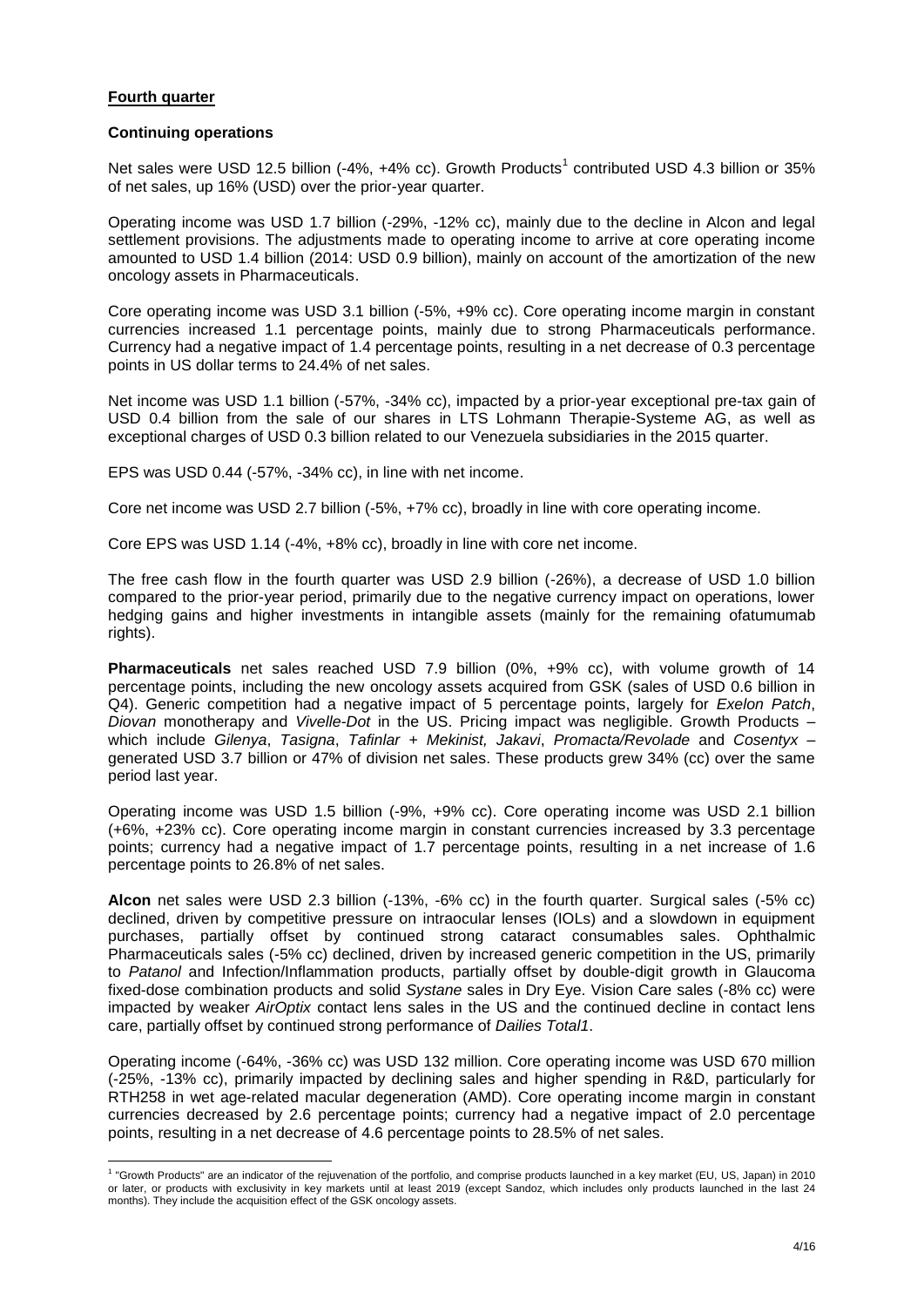**Sandoz** net sales were USD 2.3 billion (-8%, 0% cc) in the fourth quarter. Volume growth of 8 percentage points was fully offset by 8 percentage points of price erosion, which increased compared to prior quarters but was in line with the 2014 average. Growth in the fourth quarter was impacted by the strong prior-year period, which included a higher number of key retail product launches and benefitted from the *Diovan* monotherapy authorized generic, as well as increased US pricing erosion and a weak start to the flu season in 2015. Global sales of Biopharmaceuticals (including biosimilars, biopharmaceutical contract manufacturing and *Glatopa*) grew 41% (cc) to USD 218 million, including solid sales for *Glatopa* in the quarter. Anti-Infectives franchise sales (consisting of partner label and finished dosage form sales) increased by 1% (cc) to USD 368 million, reflecting the weak start to the flu season.

Operating income declined 26% (-18% cc) to USD 216 million, largely driven by legal charges of USD 34 million in the quarter. Core operating income was USD 397 million (-5%, +4% cc), impacted by price erosion in the US and the impact of unfavorable currency exchange rates. Core operating income margin increased by 0.6 percentage points (in cc and USD) to 17.2% of net sales.

#### **Discontinued operations<sup>1</sup>**

As all transactions from the portfolio transformation were closed by the end of July 2015, the fourth quarter does not include any sales from Vaccines, Animal Health or OTC, whereas the prior-year quarter included the results of all divested businesses during the three months, which amounted to USD 1.6 billion in net sales.

Operating loss from discontinued operations was USD 94 million, including additional transactionrelated expenses, whereas the prior-year period amounted to a net operating loss of USD 1.2 billion, mainly driven by the exceptional impairment charge of USD 1.1 billion related to the divestment to CSL Limited, Australia (CSL) of the Vaccines influenza business.

Core operating loss for discontinued operations amounted to USD 2 million, compared to an income of USD 93 million in the prior-year quarter.

Net income from discontinued operations was USD 2 million, compared to a loss of USD 961 million in the prior-year period.

#### **Total Group<sup>1</sup>**

For the total Group, net income amounted to USD 1.1 billion compared to USD 1.5 billion in the prioryear period, and basic earnings per share decreased to USD 0.44 from USD 0.62.

Free cash flow for the total Group amounted to USD 3.0 billion.

#### **Full year**

#### **Continuing operations**

Net sales amounted to USD 49.4 billion (-5%, +5% cc) in the full year. Growth Products contributed USD 16.6 billion or 34% of net sales, up 17% (USD) over 2014.

Operating income was USD 9.0 billion (-19%, -2% cc), mainly due to amortization of the new oncology assets in Pharmaceuticals. The adjustments made to operating income to arrive at core operating income amounted to USD 4.8 billion (2014: USD 3.4 billion). The increase was mainly on account of the amortization of the new oncology assets in Pharmaceuticals.

Core operating income was USD 13.8 billion (-5%, +10% cc). Core operating income margin in constant currencies increased 1.3 percentage points, mainly due to strong Pharmaceuticals performance. Currency had a negative impact of 1.1 percentage points, resulting in a net increase of 0.2 percentage points in US dollar terms to 27.9% of net sales.

<sup>&</sup>lt;u>.</u>  $1$  Discontinued operations and total Group are defined on page 43 of the Condensed Financial Report.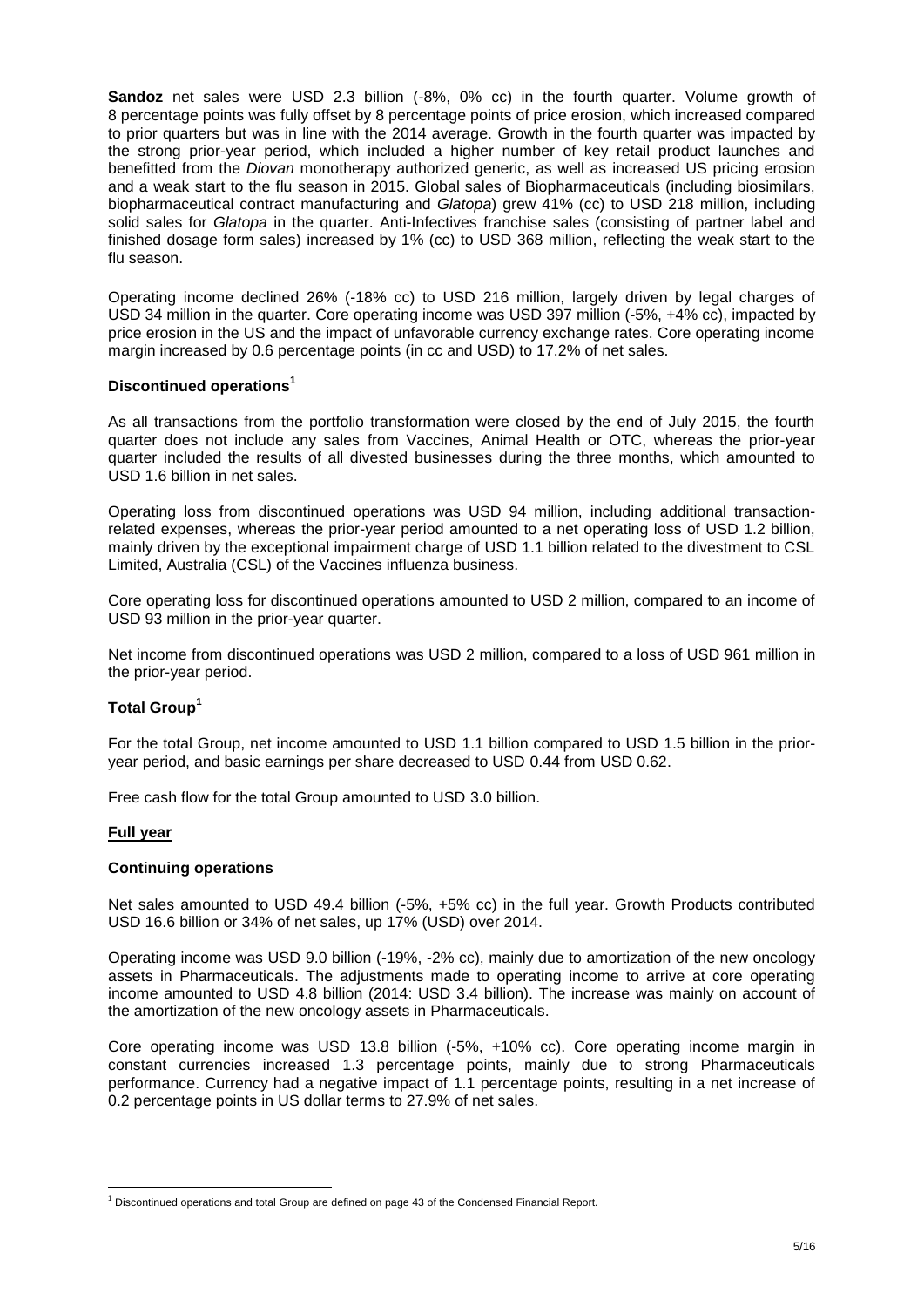Net income was USD 7.0 billion (-34%, -18% cc), impacted by prior-year exceptional pre-tax gains totaling USD 1.2 billion from the sale of our shares in Idenix (USD 0.8 billion) and LTS Lohmann Therapie-Systeme AG (USD 0.4 billion), as well as the exceptional charges of USD 0.4 billion related to our Venezuela subsidiaries in 2015.

EPS was USD 2.92 (-33%, -17% cc), broadly in line with net income.

Core net income was USD 12.0 billion (-5%, +9% cc), broadly in line with core operating income.

Core EPS was USD 5.01 (-3%, +10% cc), broadly in line with core net income.

Free cash flow for the year was USD 9.3 billion (-15%), compared to USD 10.9 billion in 2014. The decrease was primarily due to the negative currency impact on operations.

**Pharmaceuticals** delivered net sales of USD 30.4 billion (-4%, +6% cc) for the full year, driven by volume growth (+13 percentage points), including the new oncology assets acquired from GSK (sales of USD 1.8 billion), which more than offset the negative impact of generic competition (-7 percentage points). Pricing impact was negligible.

Operating income was USD 7.6 billion (-10%, +5% cc) for the full year. Included in operating income were USD 1.3 billion of amortization of intangible assets and USD 0.2 billion of net acquisition-related costs, mainly related to the new oncology assets acquired from GSK, as well as USD 578 million in legal-related items, including USD 400 million for a settlement of the specialty pharmacies case in the Southern District of New York, partly offset by divestment gains. Core operating income was USD 9.4 billion (-1%, +14% cc), generating core operating leverage in constant currencies through the continued reduction of functional costs and ongoing productivity initiatives. Core operating income margin in constant currencies improved by 2.4 percentage points; currency had a negative impact of 1.4 percentage points, resulting in a net margin expansion of 1.0 percentage points to 30.9% of net sales.

**Alcon** net sales were USD 9.8 billion (-9%, -1% cc) for the full year. Surgical sales (-1% cc) declined, driven by weaker performance in IOLs and cataract equipment, partially offset by strong cataract consumables and vitreoretinal sales. Ophthalmic Pharmaceuticals were flat, with generic competition in the US partially offset by double-digit growth of fixed-dose combination products in Glaucoma and the *Systane* product portfolio in Dry Eye. Vision Care (-2% cc) declined as a result of the continued weakness in Contact Lens Care and slower contact lens sales, despite continued strong growth of *Dailies Total1* and *AirOptix Colors.*

Operating income was USD 0.8 billion (-50%, -20% cc). Core operating income was USD 3.1 billion (-20%, -7% cc), impacted by lower sales and higher spending, primarily in R&D and M&S behind investments to drive growth and an increase in provisions for bad debt in Asia. Core operating income margin in constant currencies decreased by 2.1 percentage points; currency had a negative impact of 1.9 percentage points, resulting in a net decrease of 4.0 percentage points to 31.2% of net sales.

**Sandoz** net sales were USD 9.2 billion (-4%, +7% cc) for the full year, as volume growth of 15 percentage points more than offset 8 percentage points of price erosion. All regions grew, led by the US (+10% cc), Western Europe (+3% cc), Asia Pacific (+13% cc) and Latin America (+18% cc). From a franchise perspective, global sales of Biopharmaceuticals grew 39% (cc) to USD 772 million, benefitting from the performance of recent launches. Anti-Infectives franchise sales were USD 1.4 billion (+9% cc), supported by a strong flu season at the beginning of the year and restored production capacities following quality upgrades in 2014.

Operating income was USD 1.0 billion (-8%, +1% cc) for the full year, including USD 204 million of restructuring charges mainly related to our manufacturing footprint initiative. Core operating income increased 6% (+17% cc) to USD 1.7 billion. Core operating income margin in constant currencies increased by 1.5 percentage points; currency had a positive impact of 0.2 percentage points, resulting in a net increase of 1.7 percentage points to 18.1% of net sales.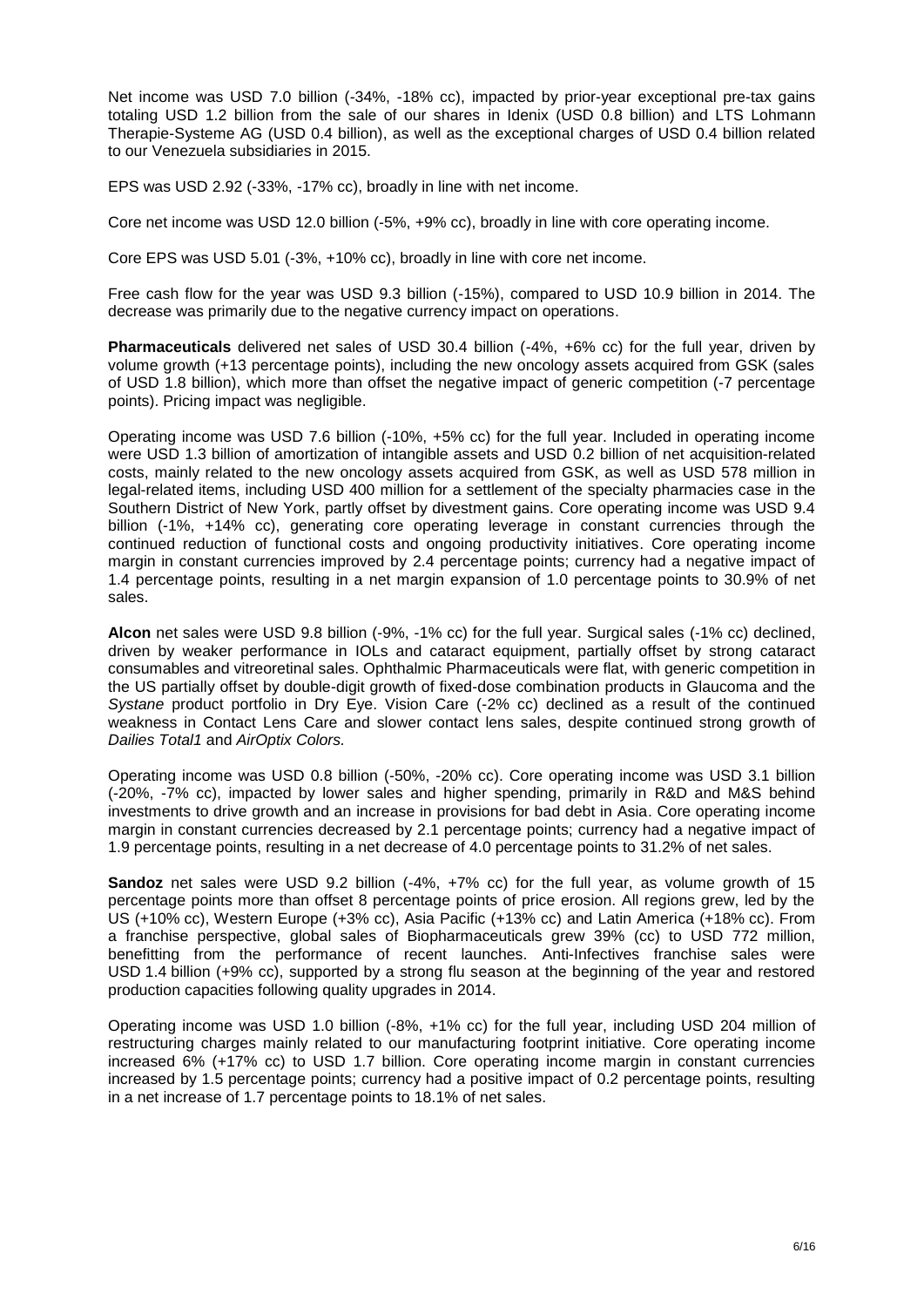#### **Discontinued operations**

Operational results for discontinued operations in 2015 include seven months of results from the Vaccines influenza business, until its divestment date on July 31, 2015, as well as results from the noninfluenza Vaccines business and OTC until their divestment date on March 2, 2015. Operational results from the Animal Health business, which was divested on January 1, 2015, include only the divestment gain. The prior year included the results of all divested businesses during the full year.

Discontinued operations sales in 2015 amounted to USD 601 million, including USD 70 million from the Vaccines influenza business, USD 75 million from the non-influenza Vaccines business and USD 456 million from OTC. In 2014, discontinued operations net sales were USD 5.8 billion.

Operating income for discontinued operations includes preliminary exceptional pre-tax gains of USD 12.7 billion from the divestment of Animal Health (USD 4.6 billion) and the transactions with GSK (USD 2.8 billion for the non-influenza Vaccines business and USD 5.9 billion arising from the contribution of Novartis OTC into the consumer healthcare joint venture). In addition, the GSK transactions resulted in approximately USD 0.6 billion of additional transaction-related expenses.

The remaining operating loss from discontinued operations was USD 0.2 billion, representing the operating performance of the Vaccines influenza business up to July 31, as well as the non-influenza Vaccines business and OTC up to March 2, and is net of the partial reversal of USD 0.1 billion of the impairment recorded in 2014.

Core operating loss for discontinued operations, which excludes these exceptional items, amounted to USD 225 million in 2015, compared to an income of USD 143 million in 2014.

Net income from discontinued operations amounted to USD 10.8 billion, mainly due to the exceptional gains from the GSK and Lilly transactions, compared to a net loss of USD 447 million in 2014, which included the exceptional gain of USD 0.9 billion from the divestment of the blood transfusion diagnostics unit to Grifols, more than offset by an exceptional impairment charge of USD 1.1 billion related to the divestment to CSL of the Vaccines influenza business.

## **Total Group**

For the total Group, net income amounted to USD 17.8 billion compared to USD 10.3 billion in 2014, impacted by the exceptional divestment gains included in net income from the discontinued operations. Basic earnings per share increased to USD 7.40 from USD 4.21.

Free cash flow for the total Group amounted to USD 9.0 billion.

#### **Key growth drivers for fourth quarter**

Underpinning our financial results in the fourth quarter is a continued focus on key growth drivers, including *Gilenya*, *Tasigna*, *Tafinlar + Mekinist, Jakavi*, *Promacta/Revolade, Cosentyx* and *Entresto*, as well as biopharmaceuticals and Emerging Growth Markets.

#### **Growth Products**

- Growth Products, an indicator of the ongoing rejuvenation of our portfolio, contributed 35% of continuing operations net sales in the fourth quarter, and were up 16% (USD). In Pharmaceuticals, Growth Products contributed 47% of division net sales in the quarter, and sales for these products were up 34% (cc).
- *Gilenya* (USD 742 million, +18% cc), our oral MS therapy, grew double-digit in the quarter behind strong volume growth.
- *Tasigna* (USD 432 million, +8% cc) continued to drive growth in our CML franchise (which also includes *Gleevec/Glivec*), with strong volume growth in the US and other markets.
- *Tafinlar + Mekinist* (USD 147 million) grew as the first approved combination therapy for the treatment of patients with BRAF V600 mutation positive unresectable or metastatic melanoma.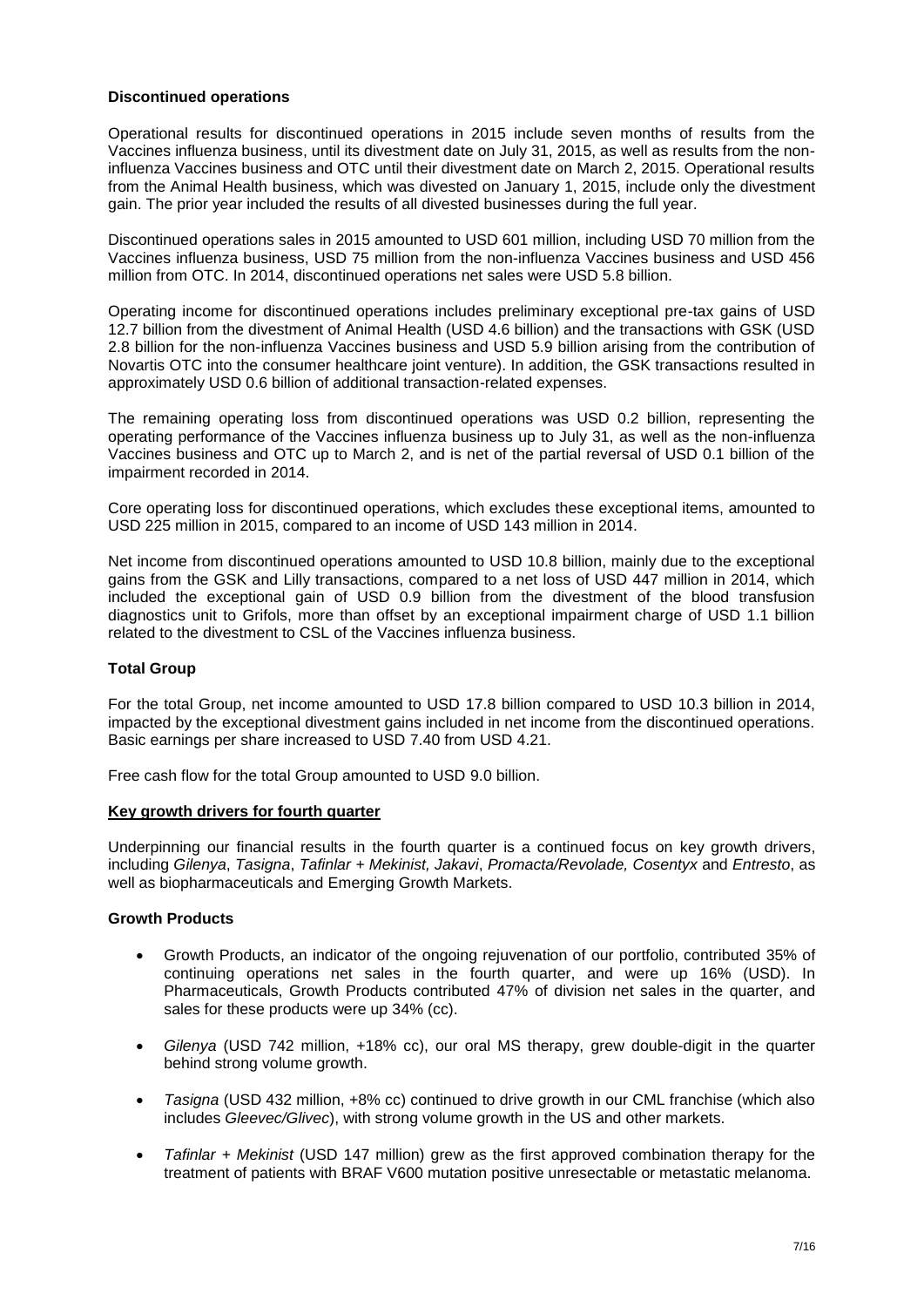- *Promacta/Revolade* (USD 133 million) saw sales accelerate as the only approved once-daily oral thrombopoietin receptor agonist.
- *Jakavi* (USD 119 million, +59% cc), an oral JAK inhibitor approved for myelofibrosis and polycythemia vera, grew strongly over the previous-year quarter.
- *Cosentyx* (USD 121 million), the first IL-17A inhibitor approved in the US and Europe for psoriasis patients (and as of the fourth quarter, for ankylosing spondylitis and psoriatic arthritis patients in Europe as well), has progressed strongly since its launch in February 2015.
- *Entresto* (USD 5 million), our breakthrough treatment for chronic heart failure with reduced ejection fraction, had modest sales in the fourth quarter due to continuing NDC blocks.
- Biopharmaceuticals (which include biosimilars, biopharmaceutical contract manufacturing and *Glatopa*) grew 41% (cc) to USD 218 million.

#### **Emerging Growth Markets**

 Continuing operations net sales in our Emerging Growth Markets – which comprise all markets except the US, Canada, Western Europe, Japan, Australia and New Zealand – grew 4% (cc) in the fourth quarter, reflecting a general slowdown in the Chinese economy. Growth was led by Turkey (+16% cc) and Brazil (+14% cc). China grew 5% (cc).

# **Strengthen innovation**

The fourth quarter saw pipeline progress with positive regulatory decisions and significant clinical trial data released. Key developments are included below.

#### **New approvals and positive opinions**

#### *Entresto* **approved in EU**

In November, the EC approved *Entresto* (sacubitril/valsartan) for the treatment of adult patients with symptomatic chronic heart failure with reduced ejection fraction (HFrEF).

#### *Cosentyx* **approved for AS and PsA in EU, and in US in January**

The EC approved *Cosentyx* (secukinumab) for the treatment of two new indications: ankylosing spondylitis (AS) and psoriatic arthritis (PsA). In January 2016, the FDA also approved *Cosentyx* for AS and PsA.

#### **FDA approved** *Utibron Neohaler* **for COPD**

The FDA approved the dual combination bronchodilator *Utibron Neohaler* (indacaterol/ glycopyrrolate) for the long-term maintenance treatment of airflow obstruction in patients with chronic obstructive pulmonary disease (COPD), including chronic bronchitis and/or emphysema.

## *Tafinlar + Mekinist* **received regular approval in US**

The combination *Tafinlar + Mekinist* (dabrafenib + trametinib) received regular approval from the FDA based on the completion of two Phase III confirmatory trials, which demonstrated an overall survival (OS) benefit for *Tafinlar + Mekinist*. The combination was previously approved in the US under the FDA's accelerated approval program.

#### **Regulatory submissions and filings**

 **FDA granted** *Afinitor* **priority review in GI/lung NET**  The FDA granted priority review to *Afinitor* (everolimus) for use in advanced, progressive, nonfunctional neuroendocrine tumors (NET) of gastrointestinal (GI) or lung origin.

## **Sandoz submitted biosimilar etanercept in Europe**

The EMA accepted Sandoz's regulatory submission for biosimilar Enbrel® (etanercept), a TNFalpha inhibitor. Sandoz is seeking approval for all indications included in the reference product's label, including rheumatoid arthritis and psoriasis.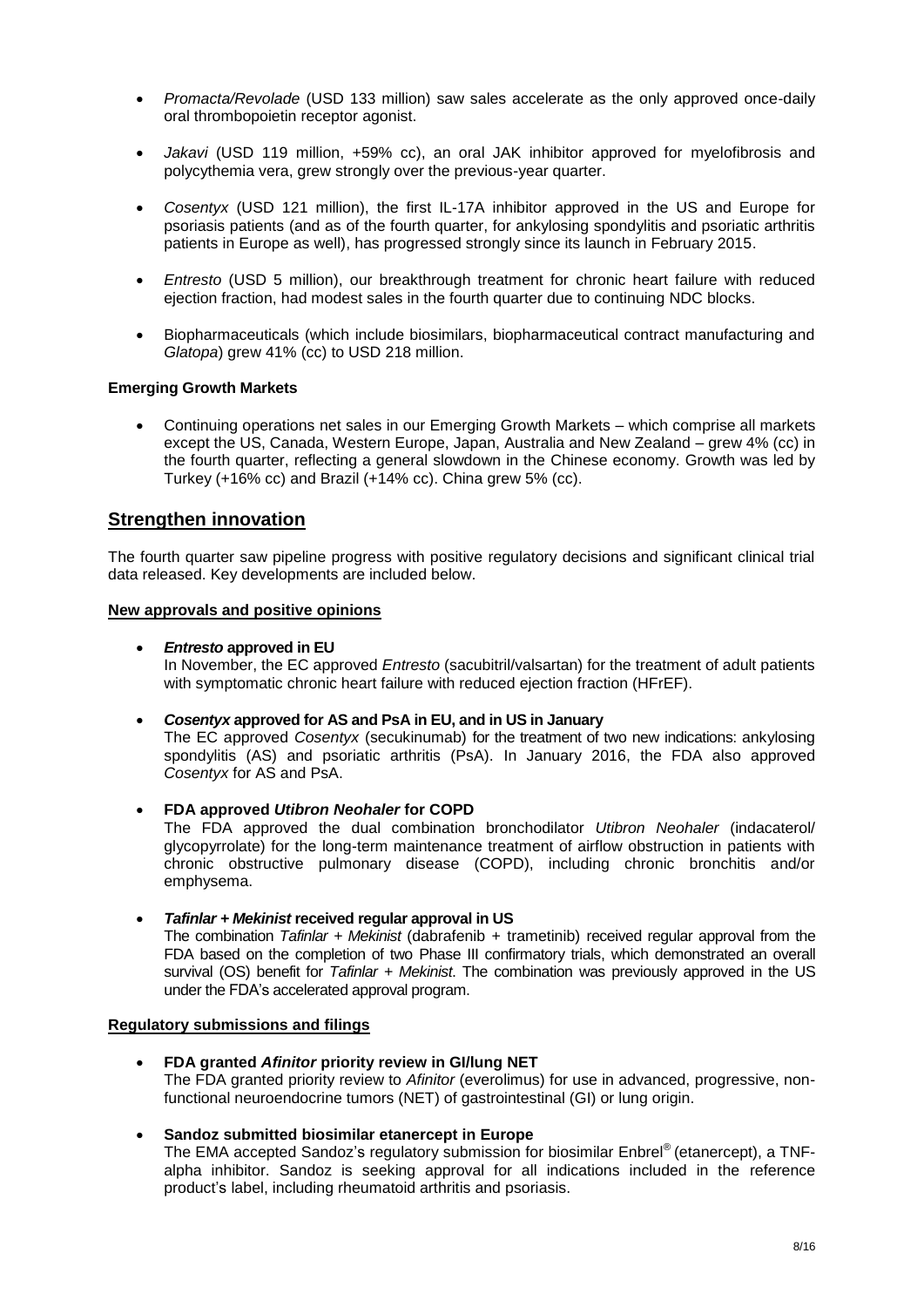## **Sandoz submitted biosimilar pegfilgrastim in the US**

The FDA accepted Sandoz's regulatory submission for biosimilar Neulasta® (pegfilgrastim), a recombinant human granulocyte colony-stimulating factor. The submission was based on the Phase III PROTECT 2 study, which showed the proposed biosimilar to be both equivalent and non-inferior to Neulasta® for the prevention of neutropenia in patients with breast cancer. Sandoz is seeking approval for the same indication as the reference product.

## **Results from important clinical trials and other highlights**

## **Two year Phase III data for** *Cosentyx* **showed sustained efficacy in AS and PsA**

The *Cosentyx* MEASURE 1 study showed up to 80% of patients with AS had no radiographic progression in the spine as shown by x-ray assessment over two years. In addition, the *Cosentyx* FUTURE 1 study showed no further progression in joint damage in 84% of patients with PsA over two years of treatment.

#### **Phase III studies for** *Cosentyx* **in AS published in NEJM**  Results of the MEASURE 1 and MEASURE 2 studies for *Cosentyx* in AS were published in the New England Journal of Medicine (NEJM).

**RELAX-AHF-2 study of serelaxin continued following interim analysis**

Following an interim analysis, the Data Monitoring Committee of the RELAX-AHF-2 study of serelaxin recommended continuing the trial without changes. Top-line results are expected in 2017, based on the latest projections to obtain the pre-specified number of cardiovascular events needed to complete the study. Timelines were slightly extended after the addition in 2015 of "worsening heart failure" as an additional primary endpoint.

 **Novartis continued to grow immuno-oncology pipeline through collaboration and licensing agreement with Surface Oncology** In January 2016, Novartis entered into a collaboration and licensing agreement with Surface Oncology. Through the agreement, Novartis gained access to four pre-clinical programs that target regulatory T cell populations, inhibitory cytokines, and immunosuppressive metabolites in the tumor microenvironment.

**New CTL019 data in relapsed/refractory ALL presented at ASH**

An ongoing Phase II study in children and young adults with relapsed/refractory acute lymphoblastic leukemia (r/r ALL) found that 93% (55/59) experienced complete remissions with CTL019.

- **Five year Phase III** *Jakavi* **data reinforced long-term treatment benefit in MF** In the COMFORT-II study, five-year treatment with *Jakavi* (ruxolitinib) demonstrated an OS advantage for myelofibrosis (MF) patients, despite crossover from best available therapy after week 48.
- *Ultibro Breezhaler* **demonstrated superiority over Seretide® in COPD**  *Ultibro Breezhaler* (indacaterol/glycopyrronium) met the primary endpoint of the Phase III FLAME trial, demonstrating superiority to Seretide<sup>®</sup> in reducing chronic obstructive pulmonary disease (COPD) exacerbations during 52 weeks of treatment.

**Phase III PKC412 data showed survival benefit in certain AML patients** 

The Phase III RATIFY study of adult patients with newly-diagnosed FLT3-mutated acute myeloid leukemia (AML) showed that PKC412 (midostaurin) plus standard induction and consolidation chemotherapy improves OS by 23% compared to standard induction and consolidation chemotherapy alone.

*Promacta/Revolade* **studies in MDS/AML discontinued**

Novartis determined that the SUPPORT and ASPIRE studies do not support registration of *Promacta/Revolade* (eltrombopag) in intermediate-1, intermediate-2 and high-risk myelodysplastic syndrome (MDS) and/or acute myeloid leukemia (AML). Novartis is still evaluating the data to assess whether ongoing development of *Promacta/Revolade* in these patient populations is warranted.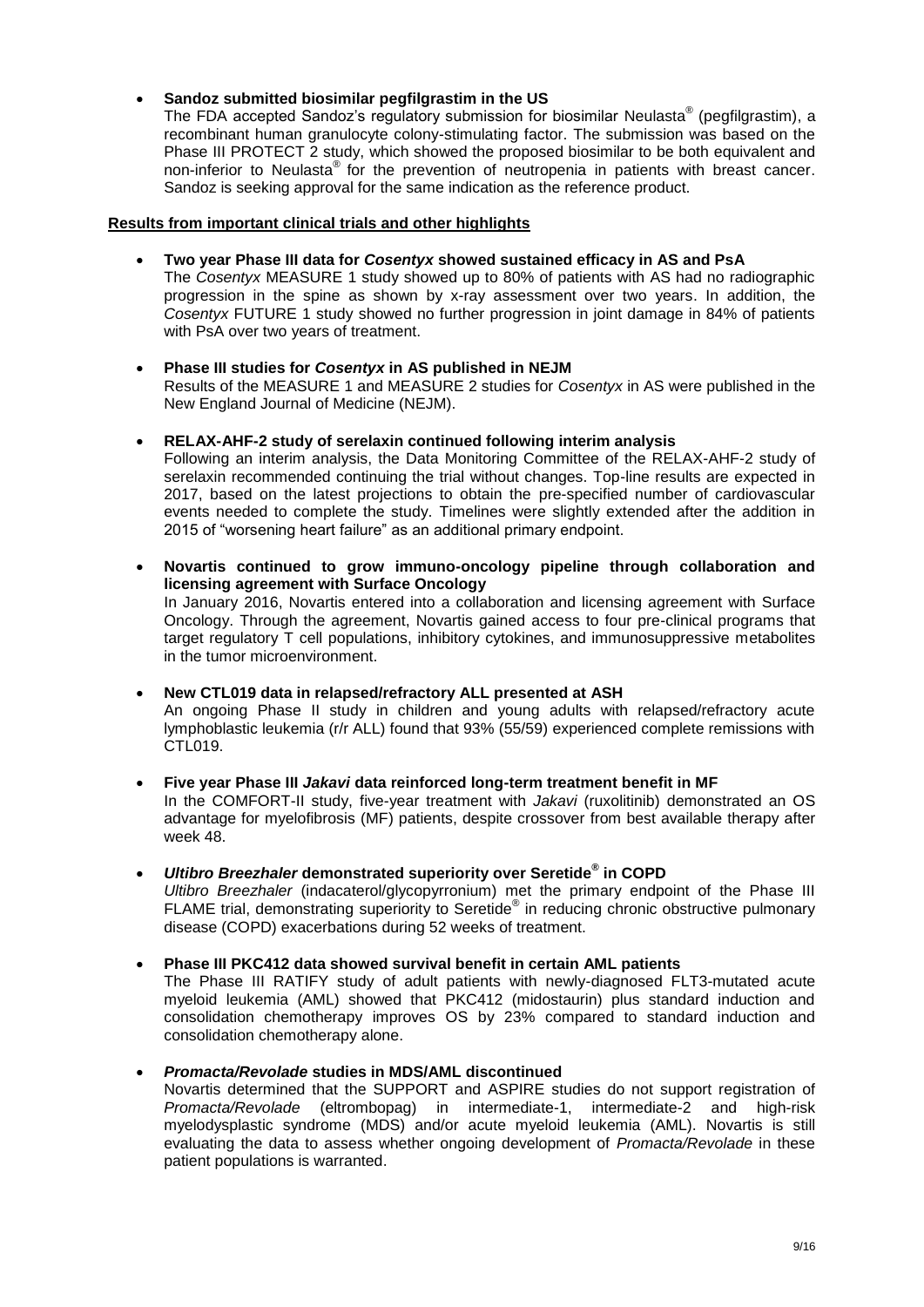**Alcon launched** *Contoura Vision* **as first personalized LASIK procedure**

Alcon launched *Contoura Vision*, a topography-guided LASIK treatment designed to provide surgeons the ability to perform more personalized laser procedures based on the unique corneal topography of each eye.

# **Complete the portfolio transformation**

With the announcement on March 2, 2015 of the completion of the transactions with GSK, and the announcement on July 31, 2015 of the divestment of the Vaccines influenza business to CSL, we completed our portfolio transformation.

# **Build a high-performing organization**

The company's focus on quality continued to yield results in 2015. There were a total of 53 global health authority inspections during the fourth quarter, four of which were conducted by the FDA. 51 of the 53 inspections were assessed as good or satisfactory. The outcomes of three inspections, including one from the third quarter and two from the fourth quarter, are still pending. For the full year there were 192 inspections, including 31 conducted by the FDA. 189 of the 192 inspections in the full year were good or satisfactory.

# **Capture cross-divisional synergies**

We continued to advance our productivity programs in the fourth quarter, helping to support margins for the Group.

- Novartis Business Services (NBS), our cross-divisional services organization, continued to execute on its priorities of driving efficiency, standardization and simplification across the Group. The organization continued to scale up the offshoring of transactional services to Global Service Centers, and at the end of the fourth quarter, had approximately 9,500 full-timeequivalent associates, transferred from within the Novartis Group. The cost within the scope of NBS was stable from the prior year, contributing to Group margin improvement.
- In the fourth quarter, we generated approximately USD 480 million in procurement savings, in part by leveraging our scale through NBS.
- In addition, we continued to streamline our manufacturing footprint. In the fourth quarter, we finalized the divestment of our Alcon manufacturing site in Kaysersberg, France to Recipharm. For continuing operations, this brings the total number of production sites that have been or are in the process of being restructured, closed or divested to 25. Exceptional charges were USD 76 million in the fourth quarter and USD 375 million in the full year. Exceptional charges recorded cumulatively since the program began amount to USD 950 million.

In total, our productivity initiatives generated gross savings that contributed approximately USD 920 million in the fourth quarter. We achieved productivity gains of approximately USD 3.2 billion or 6% of net sales in 2015.

# **Capital structure and net debt**

Retaining a good balance between investment in the business, a strong capital structure and attractive shareholder returns will remain a priority. Strong cash flows and a sound capital structure have allowed Novartis to focus on driving innovation and growth across its diversified healthcare portfolio, while keeping its double-A credit rating as a reflection of financial strength and discipline.

During 2015, 38.9 million treasury shares were delivered as a result of options exercised and share deliveries related to equity-based participation plans of associates. 13.7 million shares were repurchased on the SIX Swiss Exchange first trading line and from employees. In addition, Novartis repurchased 49.9 million shares on the second trading line in 2015 under the now completed share buy-back of USD 5.0 billion announced in November 2013 and to offset the dilutive impact from equitybased participation plans of associates. With these transactions, the total number of shares outstanding decreased by 24.7 million in 2015 and the sixth share buyback program has been completed.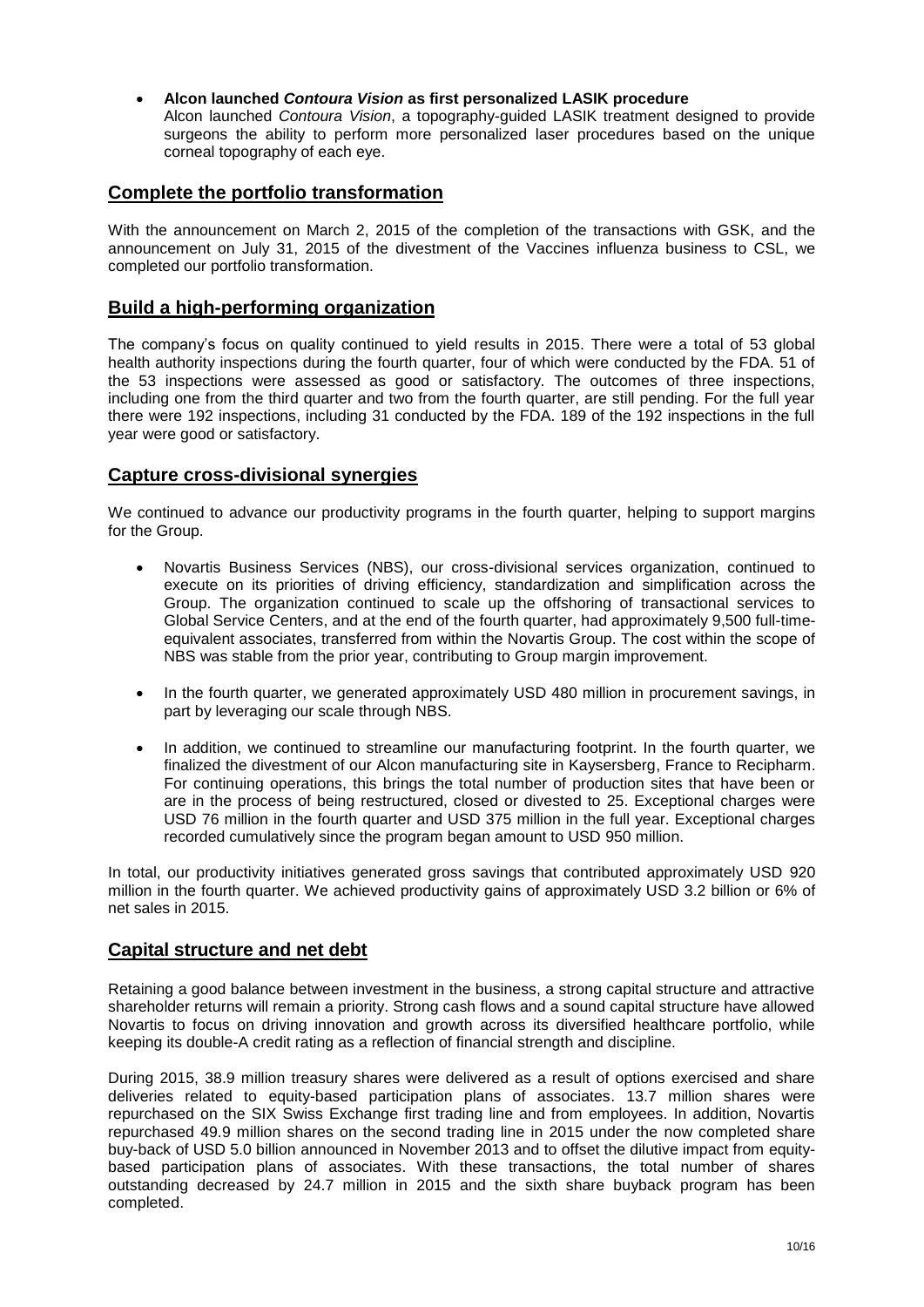During 2015, Novartis issued five bonds (three bonds in CHF and two bonds in USD) for a total amount of USD 4.5 billion and repaid two bonds for a total amount of USD 2.9 billion (USD 2.0 billion bond issued in March 2010 and a Swiss franc denominated bond of USD 0.9 billion issued in June 2008) at maturity.

As of December 31, 2015, the net debt stood at USD 16.5 billion compared to USD 6.5 billion at December 31, 2014. The increase of USD 10.0 billion was driven by the outflows related to the acquisition of the oncology assets from GSK of USD 16.0 billion, the dividend payment of USD 6.6 billion, share repurchases of USD 6.1 billion, divestment related payments of USD 1.0 billion and other net cash outflow items of USD 0.8 billion. This was partially compensated by the free cash flow of USD 9.0 billion, net divestment proceeds of USD 9.9 billion related to the portfolio transformation transactions and proceeds from options exercised of USD 1.6 billion.

The long-term credit rating for the company continues to be double-A (Moody's Aa3; Standard & Poor's AA-; Fitch AA).

# **2016 Group outlook**

#### **Barring unforeseen events**

Group net sales and core operating income in 2016 are expected to be broadly in line with the prior year (cc), after absorbing the impact of generic competition. Generic competition impact on sales is expected to be as much as USD 3.2 billion compared to USD 2.2 billion in 2015.

Excluding *Gleevec/Glivec* generic impact, we would expect Group net sales to grow mid-single digit (cc) and Group core operating income to grow in the mid-teens (cc).

These comparisons are versus 2015 continuing operations.

Including the steps we announced today to focus the Alcon Division on Surgical and Vision Care, move Alcon's ophthalmic pharmaceutical products to the Pharmaceuticals Division, and shift selected mature pharmaceutical products from Pharmaceuticals to Sandoz, we expect divisional net sales performance (cc) in 2016 to be as follows:

- Pharmaceuticals: broadly in line with 2015 to a slight decline (mid-single digit growth excluding *Glivec* generic impact)
- Alcon: low single digit growth
- Sandoz: low to mid-single digit growth

If early January exchange rates prevail for the remainder of 2016, the currency impact for the year would be negative 3% on sales and negative 5% on core operating income. This currency impact versus 2015 results from the continued strength of the US dollar against most currencies.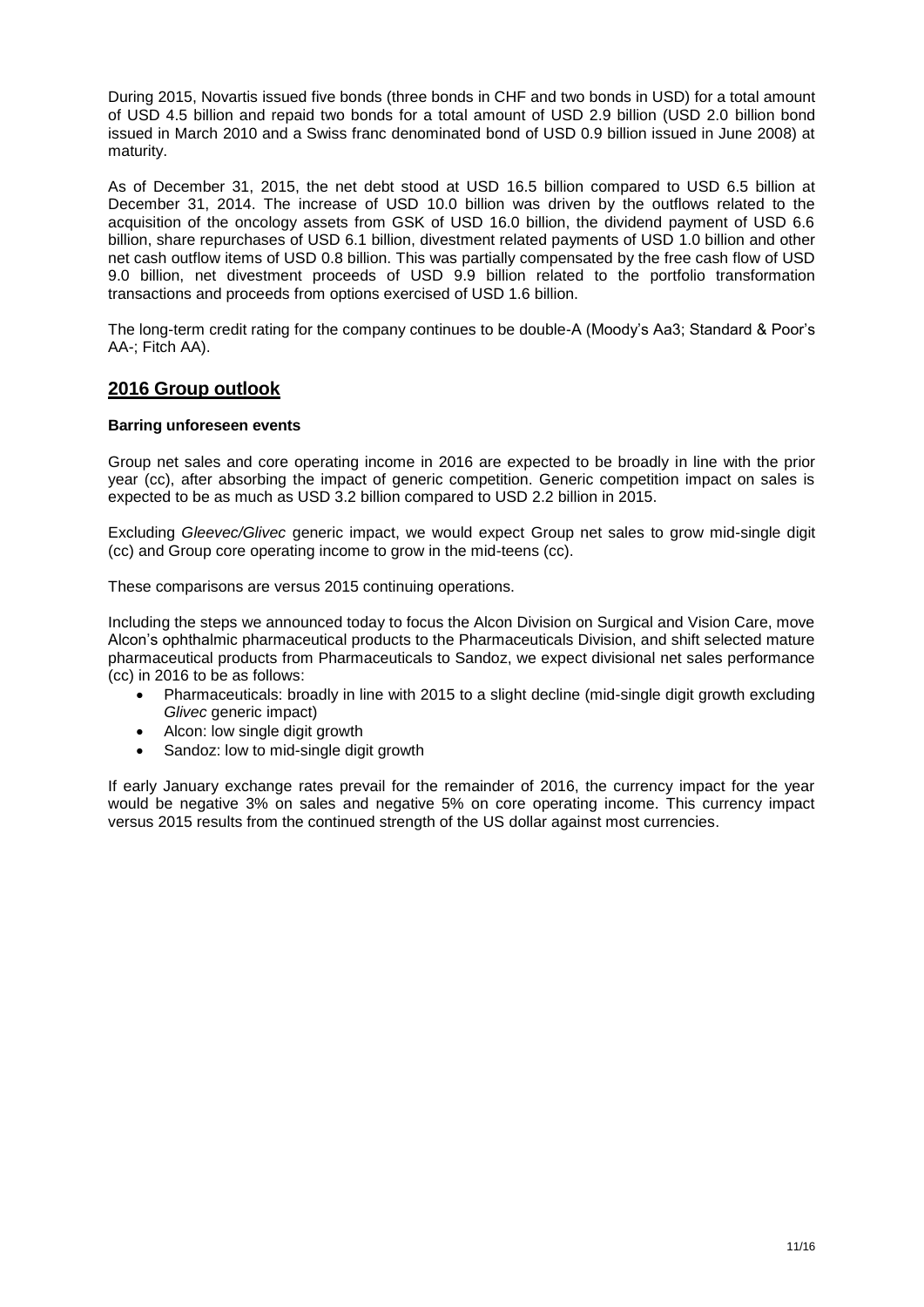# **Annual General Meeting**

#### **Dividend proposal**

The Board proposes a dividend payment of CHF 2.70 per share for 2015, up 4% from CHF 2.60 per share in 2014, representing the 19th consecutive dividend increase since the creation of Novartis in December 1996. Shareholders will vote on this proposal at the 2016 Annual General Meeting (AGM) scheduled for February 23, 2016.

#### **Reduction of share capital**

The Board proposes to cancel 49,878,180 shares repurchased on the second trading line under the sixth share repurchase program in the financial year 2015 and to reduce the share capital accordingly by CHF 24,939,090, from CHF 1,338,496,500 to CHF 1,313,557,410.

#### **Further share repurchase program**

The Board proposes that shareholders authorize the Board of Directors to launch a seventh share repurchase program that will allow Novartis to repurchase shares up to a maximum of CHF 10 billion in the future. Any repurchased shares will be cancelled. The necessary capital reductions will be submitted to the shareholders for approval.

#### **Re-elections of the Chairman and the members of the Board, election to the Board**

The Board proposes the re-election of Joerg Reinhardt, Ph.D. (also as Chairman of the Board), Nancy C. Andrews, M.D., Ph.D., Dimitri Azar, M.D., Srikant Datar, Ph.D., Ann Fudge, Pierre Landolt, Ph.D., Andreas von Planta, Ph.D., Charles L. Sawyers, M.D., Enrico Vanni, Ph.D., and William T. Winters as well as the election of Ton Buechner and Elizabeth Doherty as members of the Board, each until the end of the next Annual General Meeting.

Verena Briner, M.D, has announced her decision not to stand for re-election. The Board of Directors thanks her for her services and commitment to Novartis as a Director and member of the Board of Director's Risk Committee.

#### **Re-elections and election to the Compensation Committee**

The Board proposes the re-election of Srikant Datar, Ph.D., Ann Fudge, Enrico Vanni, Ph.D., and William T. Winters as members of the Compensation Committee, each until the end of the next Annual General Meeting.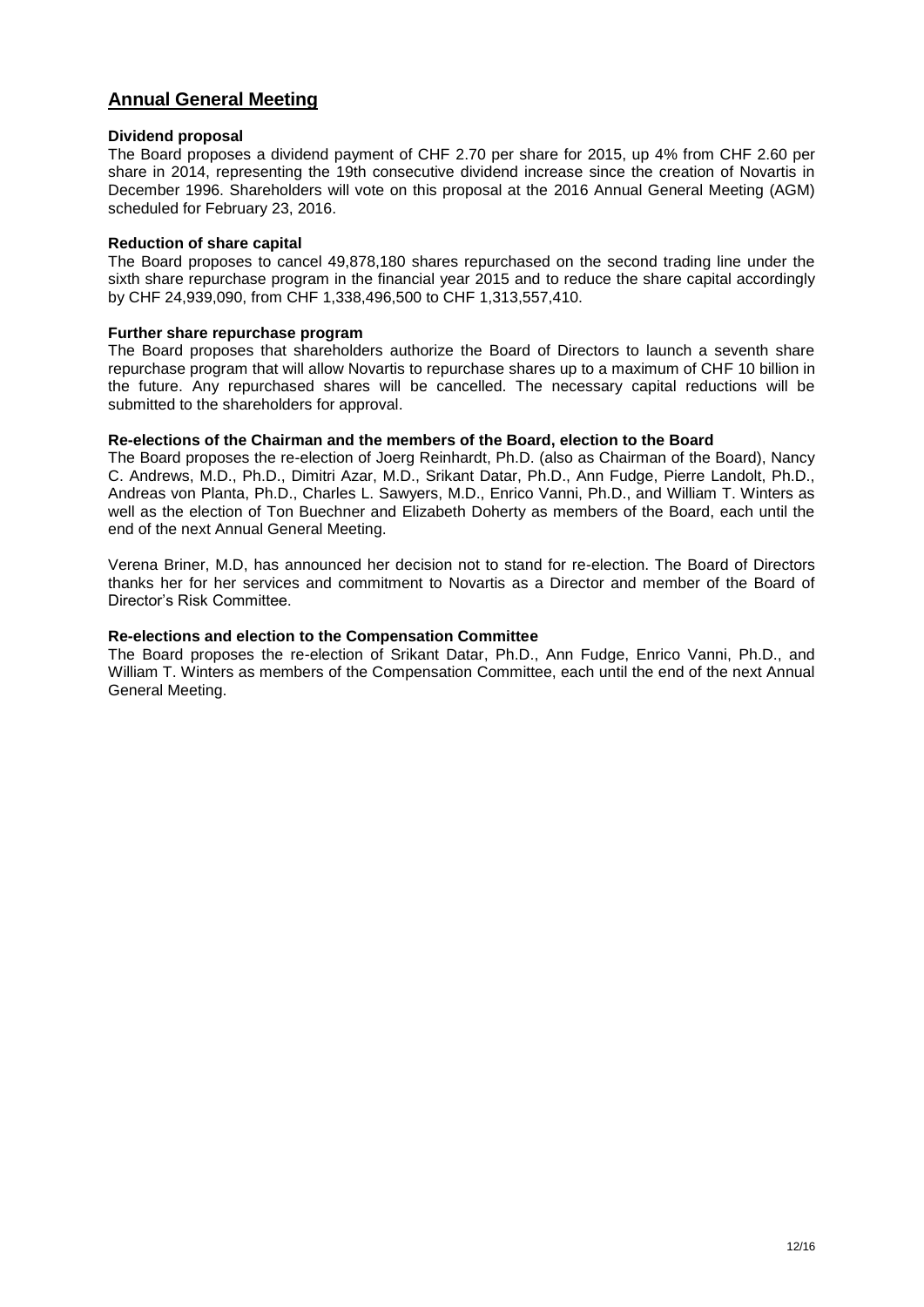# **Summary Financial Performance**

| Continuing operations <sup>1</sup>         | Q4 2015          | Q4 2014          | % change     |             | FY 2015          | FY 2014          | % change   |                |
|--------------------------------------------|------------------|------------------|--------------|-------------|------------------|------------------|------------|----------------|
|                                            | USD <sub>m</sub> | USD <sub>m</sub> | USD          | СC          | USD <sub>m</sub> | USD <sub>m</sub> | USD        | cс             |
| <b>Net sales</b>                           | 12 5 20          | 13 075           | -4           | 4           | 49 414           | 52 180           | -5         | $5\phantom{1}$ |
| <b>Operating income</b>                    | 1677             | 2 3 5 1          | $-29$        | $-12$       | 8977             | 11 089           | $-19$      | $-2$           |
| As a % of sales                            | 13.4             | 18.0             |              |             | 18.2             | 21.3             |            |                |
| <b>Core operating income</b>               | 3057             | 3 2 2 9          | -5           | 9           | 13790            | 14 473           | -5         | 10             |
| As a % of sales                            | 24.4             | 24.7             |              |             | 27.9             | 27.7             |            |                |
|                                            |                  |                  |              |             |                  |                  |            |                |
| <b>Pharmaceuticals</b>                     | Q4 2015          | Q4 2014          | % change     |             | FY 2015          | FY 2014          | % change   |                |
|                                            | USD <sub>m</sub> | USD <sub>m</sub> | <b>USD</b>   | CС          | USD <sub>m</sub> | USD <sub>m</sub> | <b>USD</b> | CС             |
| <b>Net sales</b>                           | 7865             | 7860             | 0            | 9           | 30 445           | 31 791           | -4         | 6              |
| <b>Operating income</b>                    | 1471             | 1611             | -9           | 9           | 7597             | 8471             | $-10$      | 5              |
| As a % of sales                            | 18.7             | 20.5             |              |             | 25.0             | 26.6             |            |                |
| <b>Core operating income</b>               | 2 1 0 5          | 1977             | 6            | 23          | 9420             | 9 514            | -1         | 14             |
| As a % of sales                            | 26.8             | 25.2             |              |             | 30.9             | 29.9             |            |                |
|                                            |                  |                  |              |             |                  |                  |            |                |
|                                            |                  |                  |              |             |                  |                  |            |                |
| Alcon                                      | Q4 2015          | Q4 2014          | % change     |             | FY 2015          | FY 2014          | % change   |                |
|                                            | USD <sub>m</sub> | USD <sub>m</sub> | <b>USD</b>   | cc          | USD <sub>m</sub> | USD <sub>m</sub> | <b>USD</b> | cc<br>$-1$     |
| <b>Net sales</b>                           | 2 3 4 9<br>132   | 2703<br>365      | $-13$<br>-64 | -6<br>$-36$ | 9812<br>794      | 10827<br>1597    | -9<br>-50  | -20            |
| <b>Operating income</b><br>As a % of sales | 5.6              | 13.5             |              |             | 8.1              |                  |            |                |
| <b>Core operating income</b>               | 670              | 895              | $-25$        | $-13$       | 3 0 6 3          | 14.8<br>3811     | -20        | -7             |
| As a % of sales                            | 28.5             | 33.1             |              |             | 31.2             | 35.2             |            |                |
|                                            |                  |                  |              |             |                  |                  |            |                |
|                                            |                  |                  |              |             |                  |                  |            |                |
| <b>Sandoz</b>                              | Q4 2015          | Q4 2014          | % change     |             | FY 2015          | FY 2014          | % change   |                |
|                                            | USD <sub>m</sub> | USD <sub>m</sub> | <b>USD</b>   | cс          | USD <sub>m</sub> | USD <sub>m</sub> | <b>USD</b> | cс             |
| <b>Net sales</b>                           | 2 3 0 6          | 2512             | -8           | 0           | 9 1 5 7          | 9562             | -4         | 7              |
| <b>Operating income</b>                    | 216              | 290              | $-26$        | $-18$       | 1 0 0 5          | 1088             | -8         | 1              |
| As a % of sales                            | 9.4              | 11.5             |              |             | 11.0             | 11.4             |            |                |
| <b>Core operating income</b>               | 397              | 416              | -5           | 4           | 1659             | 1 571            | 6          | 17             |
| As a % of sales                            | 17.2             | 16.6             |              |             | 18.1             | 16.4             |            |                |
|                                            |                  |                  |              |             |                  |                  |            |                |
| Corporate                                  | Q4 2015          | Q4 2014          | % change     |             | FY 2015          | FY 2014          | % change   |                |
|                                            | USD <sub>m</sub> | USD <sub>m</sub> | <b>USD</b>   | СC          | USD <sub>m</sub> | USD <sub>m</sub> | <b>USD</b> | cс             |
| <b>Operating loss</b>                      | -142             | 85               | nm           | nm          | -419             | -67              | nm         | nm             |
| <b>Core operating loss</b>                 | $-115$           | $-59$            | $-95$        | $-113$      | $-352$           | $-423$           | 17         | 11             |
|                                            |                  |                  |              |             |                  |                  |            |                |
| <b>Discontinued operations</b>             | Q4 2015          | Q4 2014          | % change     |             | FY 2015          | FY 2014          | % change   |                |
|                                            | USD <sub>m</sub> | USD <sub>m</sub> | <b>USD</b>   | СC          | USD <sub>m</sub> | USD <sub>m</sub> | <b>USD</b> | CС             |
| <b>Net sales</b>                           | 0                | 1 558            | nm           | nm          | 601              | 5816             | nm         | nm             |
| <b>Operating income</b>                    | -94              | -1 179           | nm           | nm          | 12 477           | -353             | nm         | nm             |
| As a % of sales                            | nm               | $-75.7$          |              |             | nm               | $-6.1$           |            |                |
| <b>Core operating loss/income</b>          | $-2$             | 93               | nm           | nm          | $-225$           | 143              | nm         | nm             |
| As a % of sales                            | nm               | 6.0              |              |             | $-37.4$          | 2.5              |            |                |
|                                            |                  |                  |              |             |                  |                  |            |                |
|                                            |                  |                  |              |             |                  |                  |            |                |
| Total Group <sup>2</sup>                   | Q4 2015          | Q4 2014          | % change     |             | FY 2015          | FY 2014          | % change   |                |
|                                            | USD <sub>m</sub> | USD <sub>m</sub> | <b>USD</b>   | cc          | USD <sub>m</sub> | USD <sub>m</sub> | <b>USD</b> | СC             |
| Net income                                 | 1 0 5 6          | 1 4 8 7          | $-29$        | 12          | 17794            | 10 280           | 73         | 91             |
| EPS (USD)                                  | 0.44             | 0.62             | $-29$        | 12          | 7.40             | 4.21             | 76         | 94             |
| Free cash flow                             | 3 0 0 2          | 4 4 1 9          | $-32$        |             | 9029             | 10762            | $-16$      |                |

 $nm = not meaningful$ 

<u>.</u>

 $1$  Continuing operations include the businesses of Pharmaceuticals, Alcon and Sandoz, and starting on March 2, the results from the new oncology assets acquired from GSK and the 36.5% interest in the GSK consumer healthcare joint venture (the latter reported as part of income from

associated companies). See page 43 of the Condensed Financial Report for full explanation.<br><sup>2</sup> Total Group net income and EPS include the impact of the exceptional divestment gains. Total Group free cash flow comprises the from continuing operations and discontinued operations.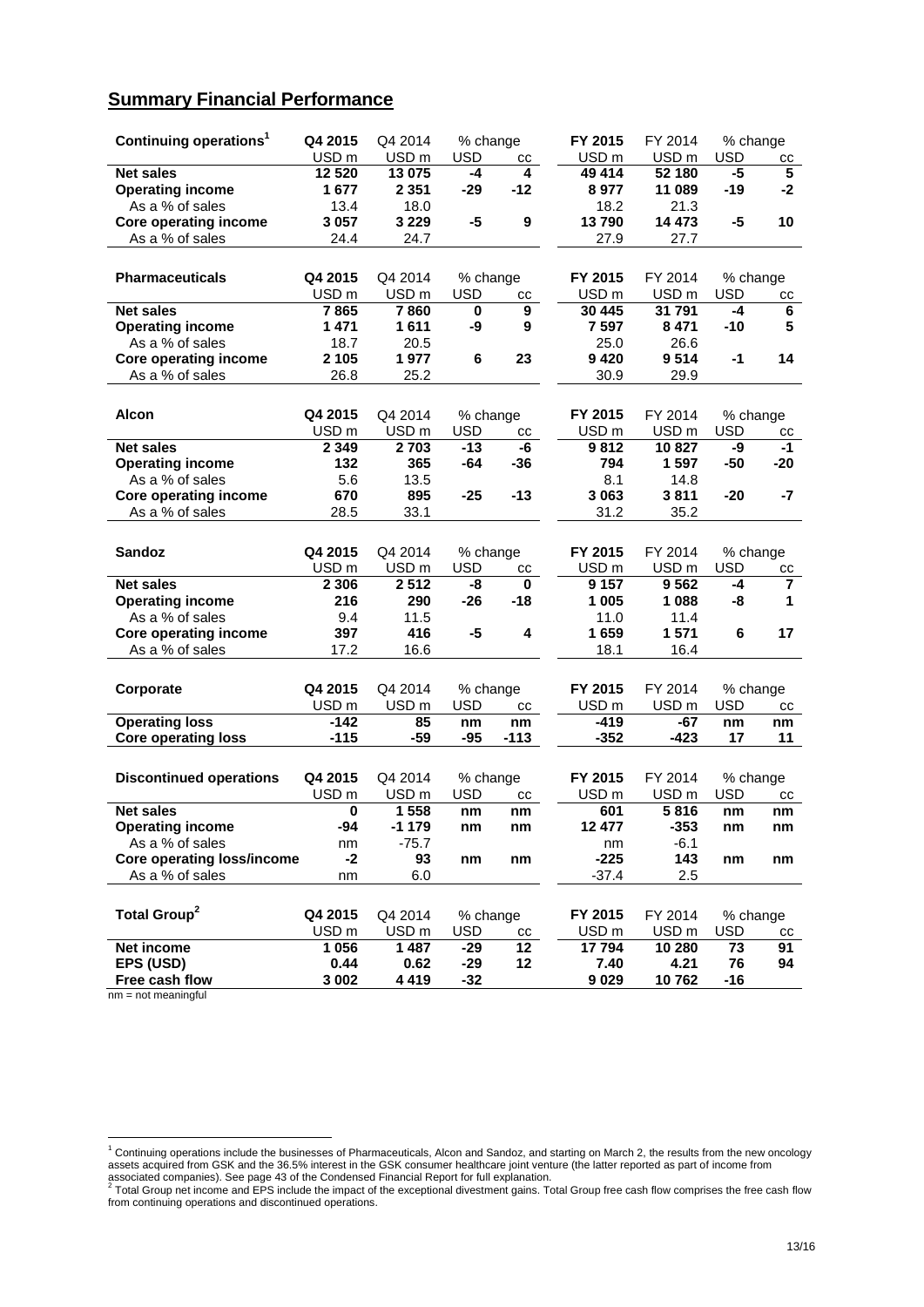A condensed financial report with the information listed in the index below can be found on our website at [http://hugin.info/134323/R/1981433/725942.pdf.](http://hugin.info/134323/R/1981433/725942.pdf)

# **Novartis Q4 and FY 2015 Condensed Financial Report – Supplementary Data**

| <b>INDEX</b>                                                                                | Page           |
|---------------------------------------------------------------------------------------------|----------------|
| <b>GROUP AND DIVISIONAL OPERATING PERFORMANCE Q4 AND FY 2015</b>                            |                |
| Group                                                                                       | $\overline{2}$ |
| Pharmaceuticals                                                                             | 6              |
| Alcon                                                                                       | 15             |
| Sandoz                                                                                      | 18             |
| Discontinued operations                                                                     | 20             |
| CASH FLOW AND GROUP BALANCE SHEET                                                           | 22             |
| <b>INNOVATION REVIEW</b>                                                                    | 25             |
| <b>CONDENSED CONSOLIDATED FINANCIAL STATEMENTS</b>                                          |                |
| Condensed consolidated income statements                                                    | 33             |
| Condensed consolidated statements of comprehensive income                                   | 35             |
| Condensed consolidated balance sheets                                                       | 36             |
| Condensed consolidated changes in equity                                                    | 37             |
| Condensed consolidated cash flow statements                                                 | 38             |
| Notes to condensed consolidated financial statements, including update on legal proceedings | 40             |
| <b>SUPPLEMENTARY INFORMATION</b>                                                            | 53             |
| <b>CORE RESULTS</b>                                                                         |                |
| Reconciliation from IFRS to core results                                                    | 55             |
| Group                                                                                       | 57             |
| Pharmaceuticals                                                                             | 59             |
| Alcon                                                                                       | 61             |
| Sandoz                                                                                      | 63             |
| Corporate                                                                                   | 65             |
| Discontinued operations                                                                     | 67             |
| ADDITIONAL INFORMATION                                                                      |                |
| Condensed consolidated changes in net debt / Share information                              | 69             |
| Free cash flow                                                                              | 70             |
| Net sales of the top 20 Pharmaceuticals products                                            | 71             |
| Pharmaceuticals sales by business franchise                                                 | 73             |
| Net sales by region                                                                         | 75             |
| Currency translation rates                                                                  | 77             |
| Income from associated companies                                                            | 78             |
| <b>DISCLAIMER</b>                                                                           | 79             |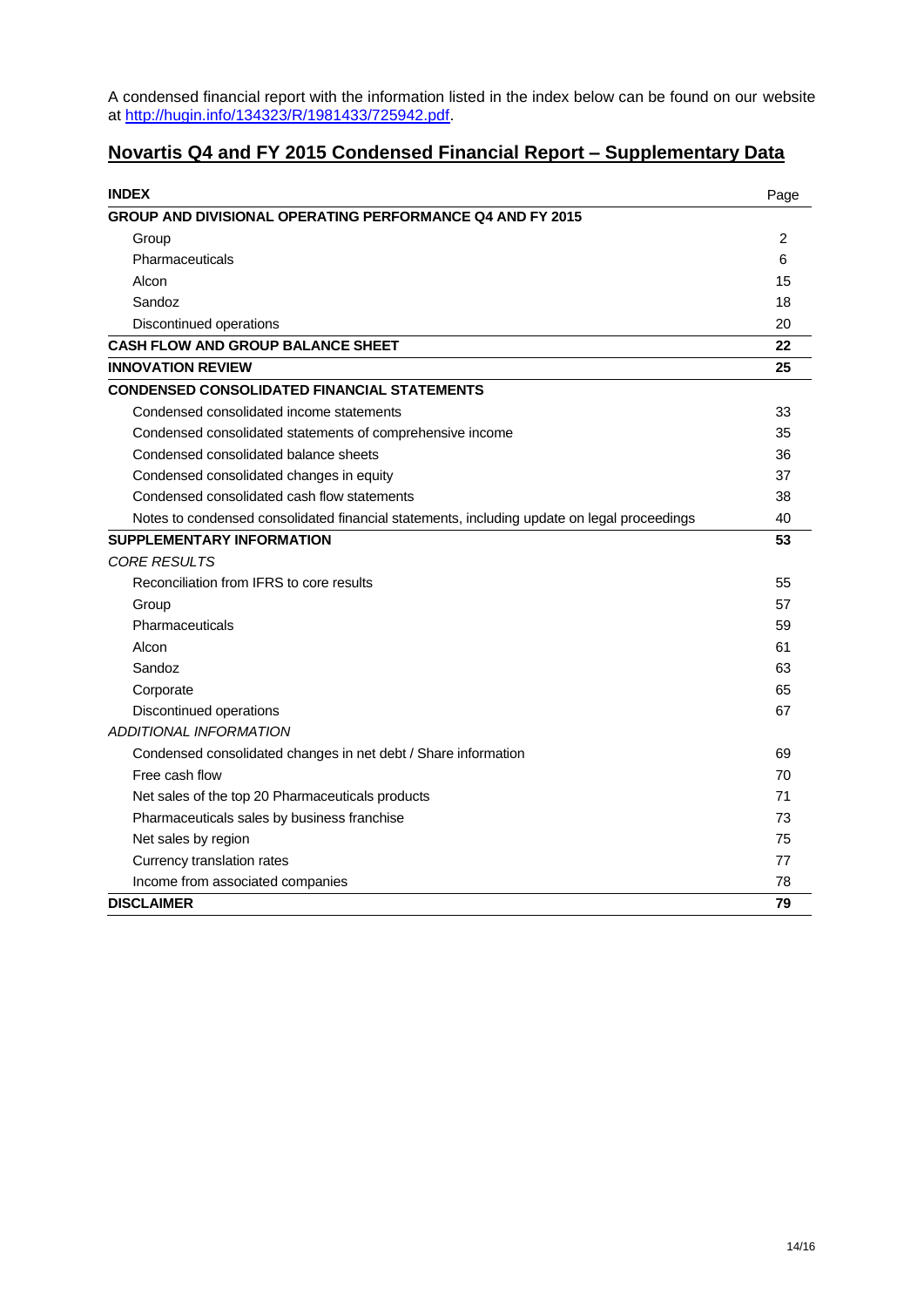#### **Disclaimer**

This press release contains forward-looking statements that can be identified by words such as "plans," "innovation," "momentum," "growth plan," "underway," "effective," "expected," "outlook," "intend," "plan," "will," "strategy," "forward," "committed," "expect," "priorities," "progress," "growth drivers," "growth products," "pipeline," "priority review," "seeking," "projections," "launched," "would," "proposal," "proposes," "submitted," "planned," "Breakthrough Therapy," "positive CHMP opinion," "potential," "continue," "priority review," or similar terms, or by express or implied discussions regarding potential new products, potential new indications for existing products, or regarding potential future revenues from any such products; potential shareholder returns or credit ratings; or regarding any potential financial or other impact on Novartis or any of our divisions of the strategic actions announced in January 2016 to focus our divisions, integrate certain functions and leverage our scale; or regarding any potential financial or other impact on Novartis as a result of the creation and operation of NBS; or regarding the potential financial or other impact on Novartis of the transactions with GSK, Lilly or CSL; or regarding potential future sales or earnings of the Novartis Group or any of its divisions; or by discussions of strategy, plans, expectations or intentions. You should not place undue reliance on these statements. Such forward looking statements are based on the current beliefs and expectations of management regarding future events, and are subject to significant known and unknown risks and uncertainties. Should one or more of these risks or uncertainties materialize, or should underlying assumptions prove incorrect, actual results may vary materially from those set forth in the forward looking statements. There can be no guarantee that any new products will be approved for sale in any market, or that any new indications will be approved for any existing products in any market, or that any approvals which are obtained will be obtained at any particular time, or that any such products will achieve any particular revenue levels. Nor can there be any guarantee that Novartis will be able to realize any of the potential strategic benefits, synergies or opportunities as a result of the strategic actions announced in January 2016, the creation and operation of NBS, or the transactions with GSK, Lilly and CSL. Neither can there be any guarantee that Novartis or any of the businesses involved in the transactions will achieve any particular financial results in the future. Neither can there be any guarantee that shareholders will achieve any particular level of shareholder returns. Nor can there be any guarantee that the Group, or any of its divisions, will be commercially successful in the future, or achieve any particular credit rating. In particular, management's expectations could be affected by, among other things: unexpected regulatory actions or delays or government regulation generally; the potential that the strategic benefits, synergies or opportunities expected from the strategic actions announced in January 2016, the creation and operation of NBS, or the transactions with GSK, Lilly and CSL may not be realized or may take longer to realize than expected; the inherent uncertainties involved in predicting shareholder returns or credit ratings; the uncertainties inherent in research and development, including unexpected clinical trial results and additional analysis of existing clinical data; our ability to obtain or maintain proprietary intellectual property protection, including the ultimate extent of the impact on Novartis of the loss of patent protection and exclusivity on key products which commenced in prior years and will continue this year; unexpected safety, quality or manufacturing issues; global trends toward health care cost containment, including ongoing pricing pressures, in particular from increased publicity on pharmaceuticals pricing; uncertainties regarding actual or potential legal proceedings, including, among others, actual or potential product liability litigation, litigation and investigations regarding sales and marketing practices, government investigations and intellectual property disputes; general economic and industry conditions, including uncertainties regarding the effects of the persistently weak economic and financial environment in many countries; uncertainties regarding future global exchange rates, including the continued significant increase in value of the US dollar, our reporting currency, against a number of currencies; uncertainties regarding future demand for our products; uncertainties involved in the development of new healthcare products; uncertainties regarding potential significant breaches of data security or disruptions of our information technology systems; and other risks and factors referred to in Novartis AG's current Form 20-F on file with the US Securities and Exchange Commission. Novartis is providing the information in this press release as of this date and does not undertake any obligation to update any forward-looking statements as a result of new information, future events or otherwise.

All product names appearing in italics are trademarks owned by or licensed to Novartis Group Companies. Enbrel<sup>®</sup> and Neulasta<sup>®</sup> are registered trademarks of Amgen Inc. Seretide<sup>®</sup> is a registered trademark of GlaxoSmithKline Ltd. Jakafi® is a registered trademark of Incyte Corporation.